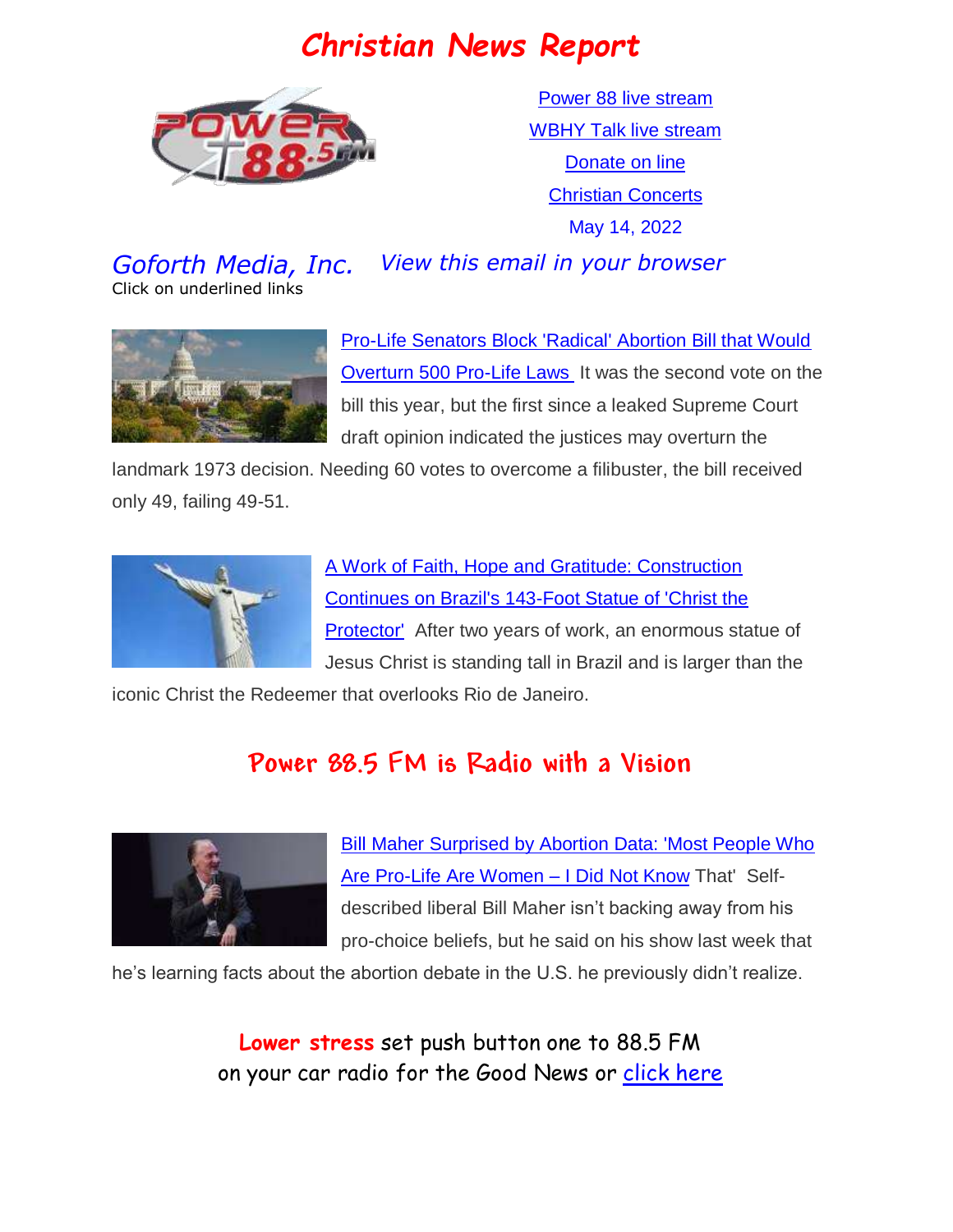

[Money and Fame Are 'Not Going to Satisfy You,' Tim](https://www.christianheadlines.com/contributors/michael-foust/money-and-fame-are-not-going-to-satisfy-you-tim-tebow-tells-graduates.html)  [Tebow Tells Graduates](https://www.christianheadlines.com/contributors/michael-foust/money-and-fame-are-not-going-to-satisfy-you-tim-tebow-tells-graduates.html) Football analyst and Heisman Trophy winner Tim Tebow urged graduates of Trine University Saturday to make a positive difference in others'

lives and not to get caught up in worldly pursuits, telling them that money and fame won't bring true satisfaction.

News stories and links provided on "Christian News Report" are for information purposes only and are not necessarily the views of the management or ownership of Goforth Media.

#### A Power 88 listener writes



"God uses this station daily in my life but so many times it's in the wee hours of the morning that I hear some of the most uplifting and encouraging music. I thank God for your commitment through the years and thank each worker for

blessing us with the task God has put before you."

\*\*\* Has Christian radio made a difference in your life? If it has tell us about it. **Write us at** [WBHY@goforth.org](mailto:WBHY@goforth.org)

### Kenny's Weekend SpinDown May 13<sup>th</sup>



- 1. For God is With Us for King & Country
- 2. Brighter Days Blessing Offor
- 3. In Jesus Name (God of Possible) Katy Nichole
- FUTURE TRACK See Me Through It Brandon Heath
- 4. Sunday Sermons Anne Wilson
- 5. Holy Spirit Come Patrick Mayberry
- 6. The Commission CAIN
- 7. Say Goodbye (Say Hello) The Afters
- 8. Let the Light In Joshua Micah & Owl City
- 9. Kingdom Come Rebecca St. James & for King & Country 10. Jesus is Coming Back – Jordan Feliz

#### This week's Power 88 underwriters include:

[Coxwell/Alstate Insurance Agency](https://agents.allstate.com/the-coxwell-agency-daphne-al.html?utm_source=GMB&utm_medium=Website) 28623 N Main St Daphne AL 251-626-2500

[KEMKO Metal Buildings,](http://www.kemkobuildings.com/) Scott Armstrong 27153 Pollard Rd Daphne AL 251- 626- 0594

Milton's Honda, Milton & Beth Grimes 5689 US 90 Theodore, AL 251-653-6000

Mobile Oral Surgery, Dr. Christopher Mullenix 715 Downtowner Blvd Mobile AL 251- 338-7456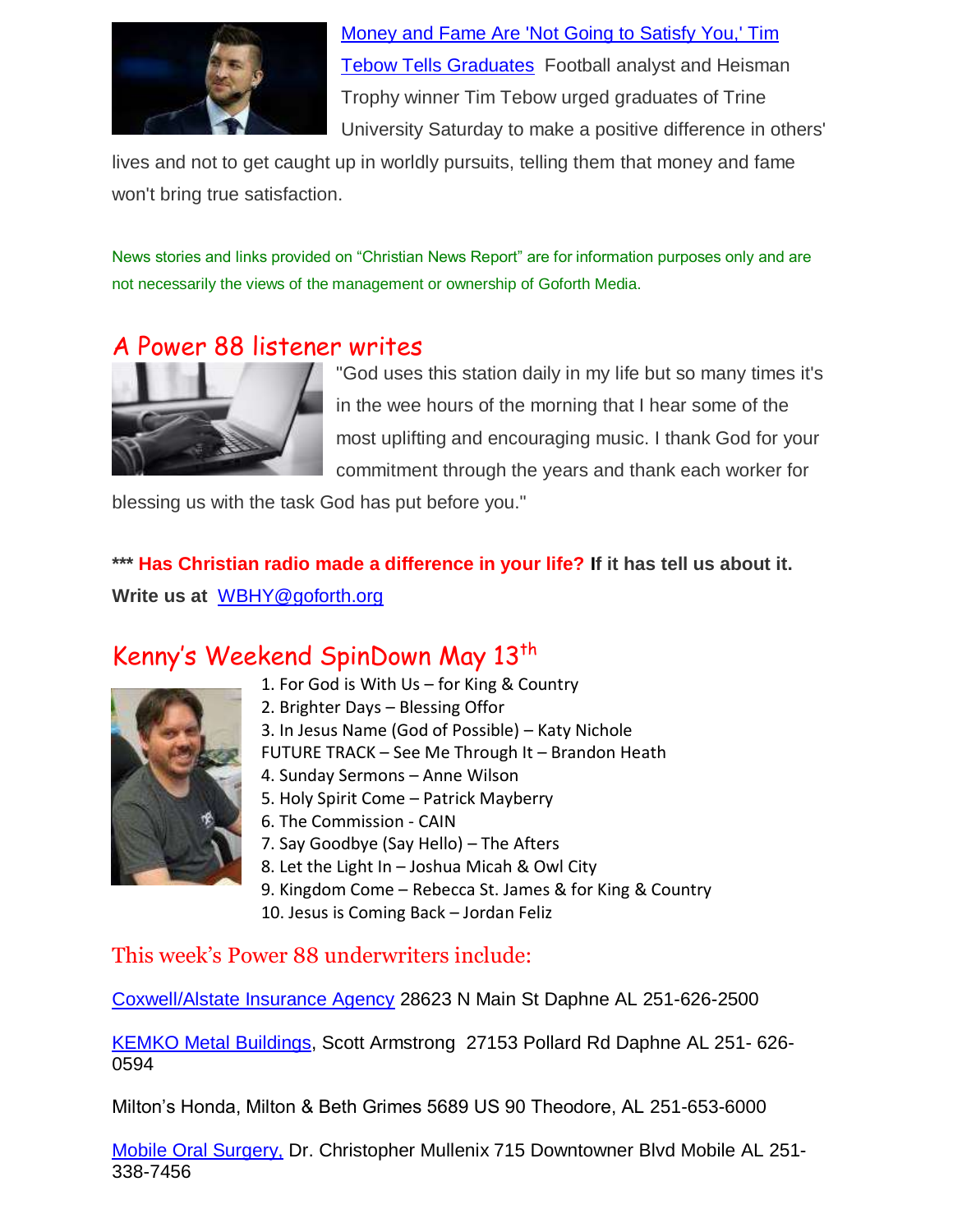

Charlotte

**It is easy to be an Underwriter**  on Power 88 contact Charlotte Bouzigard for information. [charlotte@goforth.org](mailto:charlotte@goforth.org) or call 251-300-3141

# **WBHY Christian Talk on line**

You can now receive WBHY Christian Talk online. Go to [www.goforth.org](http://www.goforth.org/) and click on WBHY Christian Talk Live. You will be able to hear your favorite Christian programs or Christian call in talk shows on your computer or cell phone anywhere in the world. You can also get it [by clicking here](http://148.72.155.47:8573/Ahxed5k)

> [WBHY Christian Talk](http://148.72.155.47:8573/Ahxed5k) [Weekday program schedule](https://goforth.schoolinsites.com/dailyprogramschedule) [Saturday program schedule](https://goforth.schoolinsites.com/saturdayprogramschedule) [Sunday program schedule](https://goforth.schoolinsites.com/sundayprogramschedule) Check out these Links [Give where you get your Blessings](https://forms.ministryforms.net/viewForm.aspx?formId=018b4ff7-2c2f-4f0e-8ef2-689f9601b826) [Goforth Media home page](http://www.goforth.org/) [Join Our e-mail List](http://user.goforth.org/mail-form/mail_form.htm) [Power88 on facebook](http://www.facebook.com/Power88fm)

#### **Power Verses this week**



Sat [Ephesians 4:15](https://www.biblegateway.com/passage/?search=Ephesians%204:15&version=niv) Sun [Hebrews 11:6](https://www.biblegateway.com/passage/?search=Hebrews%2011:6&version=niv) Mon [1 John 5:14-15](https://www.biblegateway.com/passage/?search=1%20John%205:14-15&version=niv) Tue [Romans 12:12](https://www.biblegateway.com/passage/?search=Romans%2012:12&version=niv) Wed [2 Chronicles 7:14](https://www.biblegateway.com/passage/?search=2%20Chronicles%207:14&version=niv) Thu [Philippians 4:6-7](https://www.biblegateway.com/passage/?search=Philippians%204:6-7&version=niv) Fri [James 5:16](https://www.biblegateway.com/passage/?search=James%205:16&version=niv)

## **Christian Concerts are back in the [Gulf Coast](https://goforth.schoolinsites.com/Concerts) area**